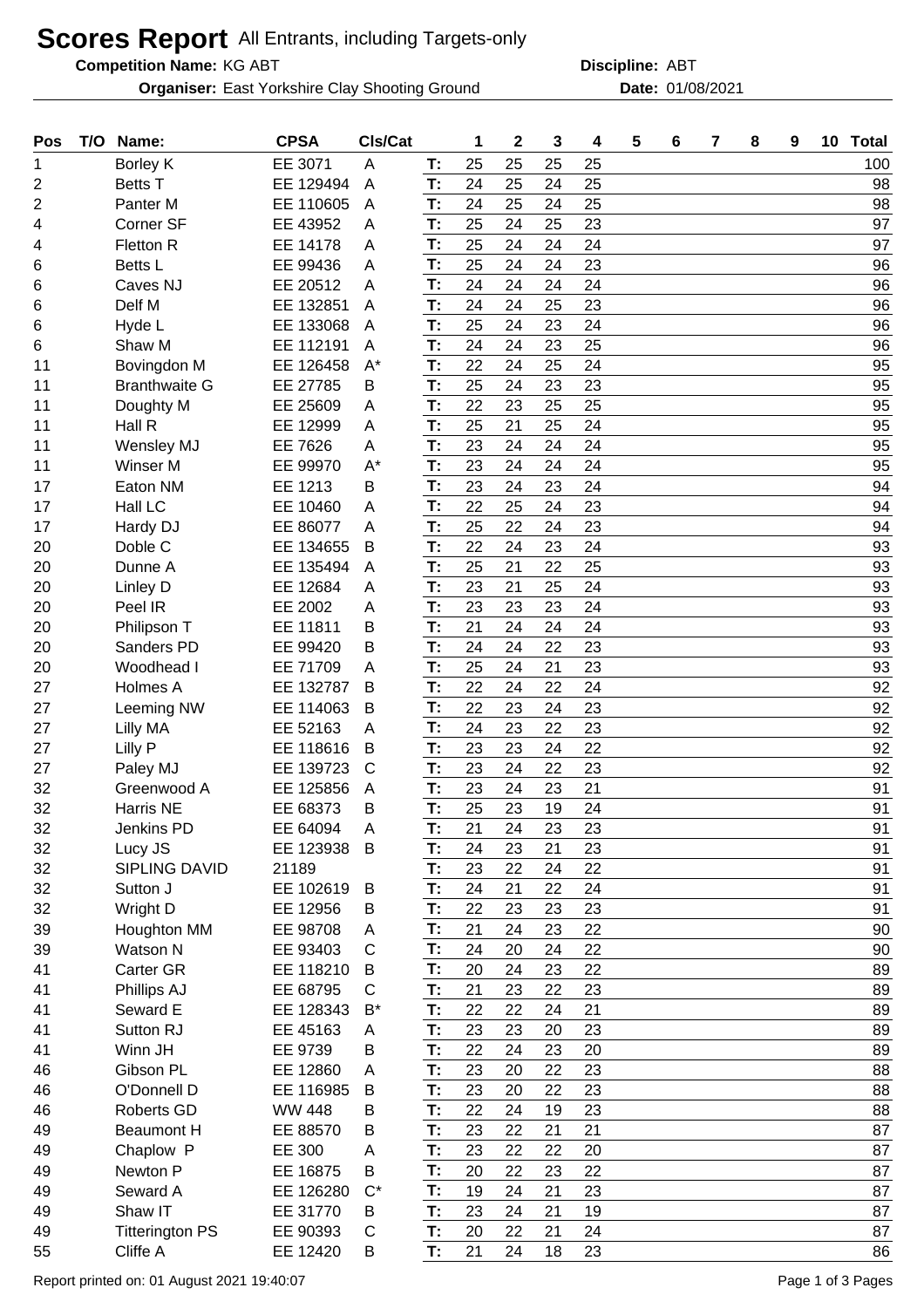## **Scores Report** All Entrants, including Targets-only

**Competition Name:**

**Organiser:** East Yorkshire Clay Shooting Ground **Date:** 01/08/2021

KG ABT ABT **Discipline:**

**Pos T/O Name: CPSA Cls/Cat 1 2 3 4 5 6 7 8 9 10 Total** Maclean DJ EE 139713 C **T:** 20 23 21 22 86 McReynolds C EE 125309 B **T:** 24 22 22 18 86 Osborne P EE 130791 C **T:** 22 21 22 21 86 Paley A EE 86856 B **T:** 22 21 21 22 86 Shepherd DH EE 106603 C **T:** 22 22 23 19 86 Tarren N EE 108133 B **T:** 22 20 22 22 86 Howlett GK EE 45553 B **T:** 22 23 19 21 85 Parker RT EE 141924 C\* **T:** 22 21 22 20 85 Ritucci P EE 50903 C **T:** 20 23 22 20 85 Taylor WA EE 140455 D **T:** 21 22 21 21 85 Bate S EE 96600 B **T:** 21 21 21 21 84 Parker SN EE 21900 D **T:** 23 22 18 21 84 Stephenson J EE 6750 C **T:** 20 22 22 20 84 Greenwood AA EE 143487 D **T:** 23 20 19 21 83 Hayhurst AN EE 29372 B **T:** 22 23 18 20 83 Insley PA EE 55961 C **T:** 21 21 19 22 83 Wick RG EE 34535 C **T:** 19 20 21 23 83 Ross I SS 4759 C **T:** 18 19 21 24 82 Mansfield J EE 141975 C\* **T:** 19 23 19 20 81 Reilly JJ EE 42743 B **T:** 19 21 21 20 81 Ritchie K EE 126380 B **T:** 23 19 18 21 81 Carrie R EE 122119 C\* **T:** 22 20 19 19 80 Vere-Hodge MJD EE 38622 D **T:** 20 18 19 21 78 Dukes W EE 110161 D **T:** 18 16 18 21 73 Gallagher AT EE 112841 D **T:** 23 21 14 15 73 Jeminson M EE 128899 A **T:** 23 23 25 24 95 Powell L EE 111815 B **T:** 25 21 25 22 93 Hufton RN EE 106438 A **T:** 23 24 23 25 95 Lewis JE EE 42396 B **T:** 21 23 25 25 94 Pain C EE 99155 C **T:** 17 19 15 18 69 Ashmore R EE 101704 B **T:** 23 23 22 23 91 Heron NA EE 89683 D **T:** 13 17 17 21 68 Leightley JJ EE 127623 C **T:** 24 23 20 23 90 Crawford GPC EE 143294 B\* **T:** 23 21 23 20 87 Urbanski V EE 28890 B **T:** 22 23 21 21 87 Molnar DM EE 140592 D **T:** 19 25 22 19 85 Turnes GR EE 90649 B **T:** 16 19 17 14 66 Killian B EE 136817 B **T:** 22 21 22 23 88 Henshaw C EE 135816 D **T:** 14 15 19 17 65 Barker MA EE 129196 D **T:** 20 21 23 22 86 Lazenby D EE 49197 D **T:** 22 22 20 21 85 Bryant M EE 119986 B **T:** 24 20 20 18 82 Carrasco O EE 120112 D **T:** 12 17 15 20 64 Rowe TJM EE 15951 C **T:** 22 21 20 23 86 Reynolds ND EE 62598 D **T:** 24 17 22 20 83 Fox R EE 117802 C\* **T:** 20 22 20 23 85 Lazenby AG EE 49972 B **T:** 20 20 22 22 84 Routledge A EE 101328 C **T:** 23 19 20 22 84 Wilson L EE 125616 D **T:** 17 13 15 17 62 Cooper MH EE 71987 B **T:** 23 20 18 22 83 Czachar J EE 52928 C **T:** 21 21 18 19 79 Caren F EE 137840 D **T:** 18 20 22 17 77 Paige A EE 12950 B **T:** 18 20 20 21 79 Taylor ER EE 23213 D **T:** 20 19 19 15 73 Dixon E EE 134946 D **T:** 19 18 20 23 80